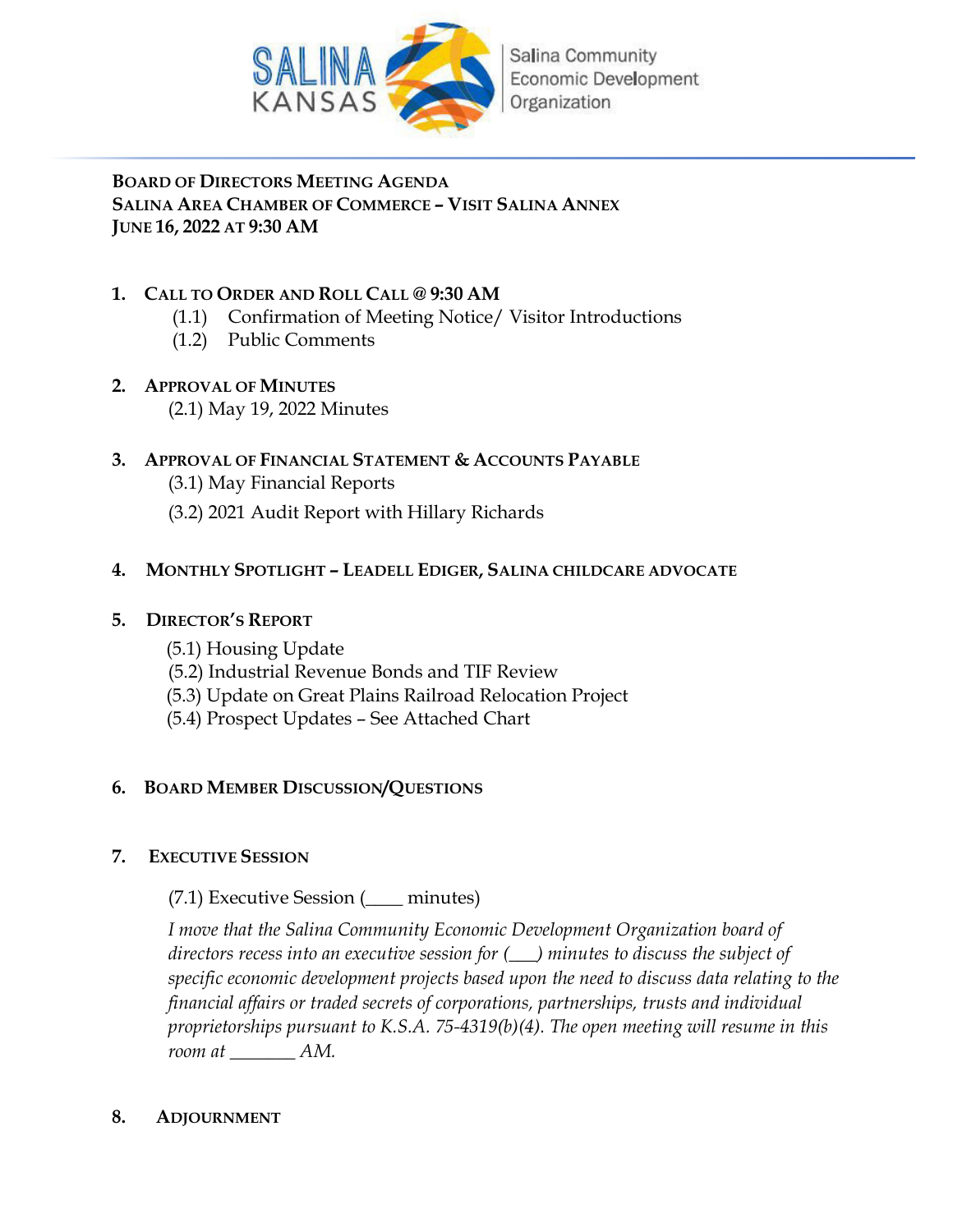

# **Salina Community Economic Development** Organization

# **CITY OF SALINA, KANSAS REGULAR MEETING OF THE SALINA COMMUNITY ECONOMIC DEVELOPMENT ORGANIZATION, INC.**

**May 19, 2022 --**Via in person and Zoom Link

### **CALL TO ORDER AND ROLL CALL**

The Regular Meeting of the Salina Community Economic Development Organization, Inc. was called to order at 9:30 AM by Paula Fried, Board President.

(1.1) Confirmation of Meeting Notice Robinson confirmed that the meeting notice was made public via email, news release, and social media.

Those present and comprising a quorum:

In person: Zoom (Z): Daran Neuschafer **Jim Maes** Pete Brungardt Paula Fried Brian Richardson Lloyd Davidson Rob Exline Max Wellbrock-Talley

### Also present:

Mitch Robinson, Salina Community Economic Dev. Organization, Executive Director Robin VanAtta, Salina Community Economic Dev. Organization Administrative Assistant Cody Heiman, Vice President/Loan Officer, First Bank Kansas Tim Rogers, Executive Director, Salina Airport Authority Bill Longbine, City Commissioner, City of Salina Melissa Bixby, Commercial and Mortgage Lender, Central National Bank Mike Schrage, City Manager, City of Salina Phillip Smith-Hanes, County Administrator, Saline County Farel Otieno, Management Intern, Saline County James Weese, County Commission Chair, Saline County

Absent: Frank Hampton

### (1.2) Public Comment No Public Comment

### **APPROVAL OF MINUTES**

(2.1) Moved by Brungardt, seconded by Exline to approve the April 21, 2022 minutes Aye: (8). Nay: (0). Motion carried.

### **APPROVAL OF FINANCIAL STATEMENT AND ACCOUNTS PAYABLE**

(3.1) April Financial Reports Moved by Wellbrock-Talley, seconded by Neuschafer to approve the April 2022 financial reports. Aye: (8). Nay: (0). Motion carried.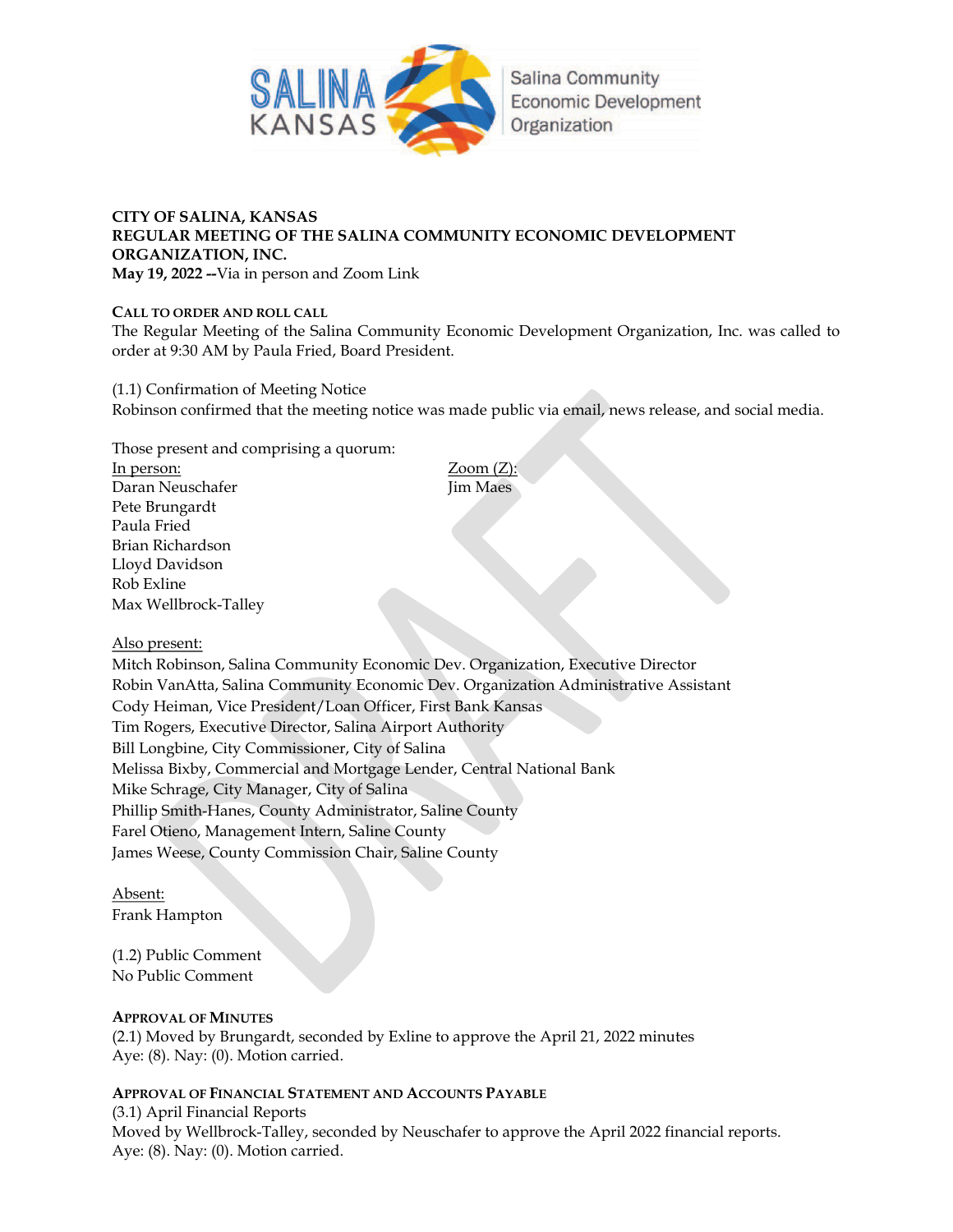### (3.2) 2021 Audit Report tabled until next meeting

### **MONTHLY SPOTLIGHT – LAUREN DRISCOLL – CITY OF SALINA**

City Manager Mike Schrage gave a brief update in Driscoll's absence. Salina will be receiving a \$25 million appropriation from the State for housing development. Schrage outlined several housing development projects that are in the planning stages or in initial phases of development.

### **DIRECTOR'S REPORT**

(5.1) Industrial Revenue Bonds and TIF Review and Update Original policy dates back to 1991 and earlier. Office staff is compiling data from 13 other cities to compile into a possible recommendation to the EDO board. The draft recommendation should be rolled out to the board in July.

### (5.2) Childcare Activities

Leadell Ediger, former Executive Director of the Childcare Aware of Kansas, has been hired as a consultant to guide stakeholders in addressing workforce shortages in Saline County due to access to licensed, affordable, quality childcare.

(5.3) Update of Great Plains Railroad Relocation Project Looking at an EDA grant Through Senator Moran's office. Robinson has a conference call with TranSystem, Great Plains, and Union Pacific on May 20th.

(5.4) Prospect Update

Project Heavy – interested in Hangar 626 at the airport; 1 Vision Aviation would set up a paint system for planes that are currently sent somewhere to be painted

Project Storage – storing electric energy; currently working closely with Evergy

Project JR – great site visit in May; group visited 7 sites around Salina; looking for high visibility from Interstate; narrowed down to 2 possible locations; business would include warehouse and 100 acres or test plots

Project Big Rig – has scheduled a Development Review Team meeting; looking at floodplain issues on original site; looking at other sites

 $\_$ 

Tim Rogers, SAA Airport Authority Executive Director, gave the board an update on air carrier service at Salina Regional Airport.

### **ADJOURNMENT**

Paula Fried, Board President, adjourned the meeting at 10:30 AM

\_\_\_\_\_\_\_\_\_\_\_\_\_\_\_\_\_\_\_\_\_\_\_\_\_\_\_\_\_\_\_\_\_\_\_\_\_\_\_\_\_\_\_

Paula Fried, Board President

ATTEST:

Jim Maes, Secretary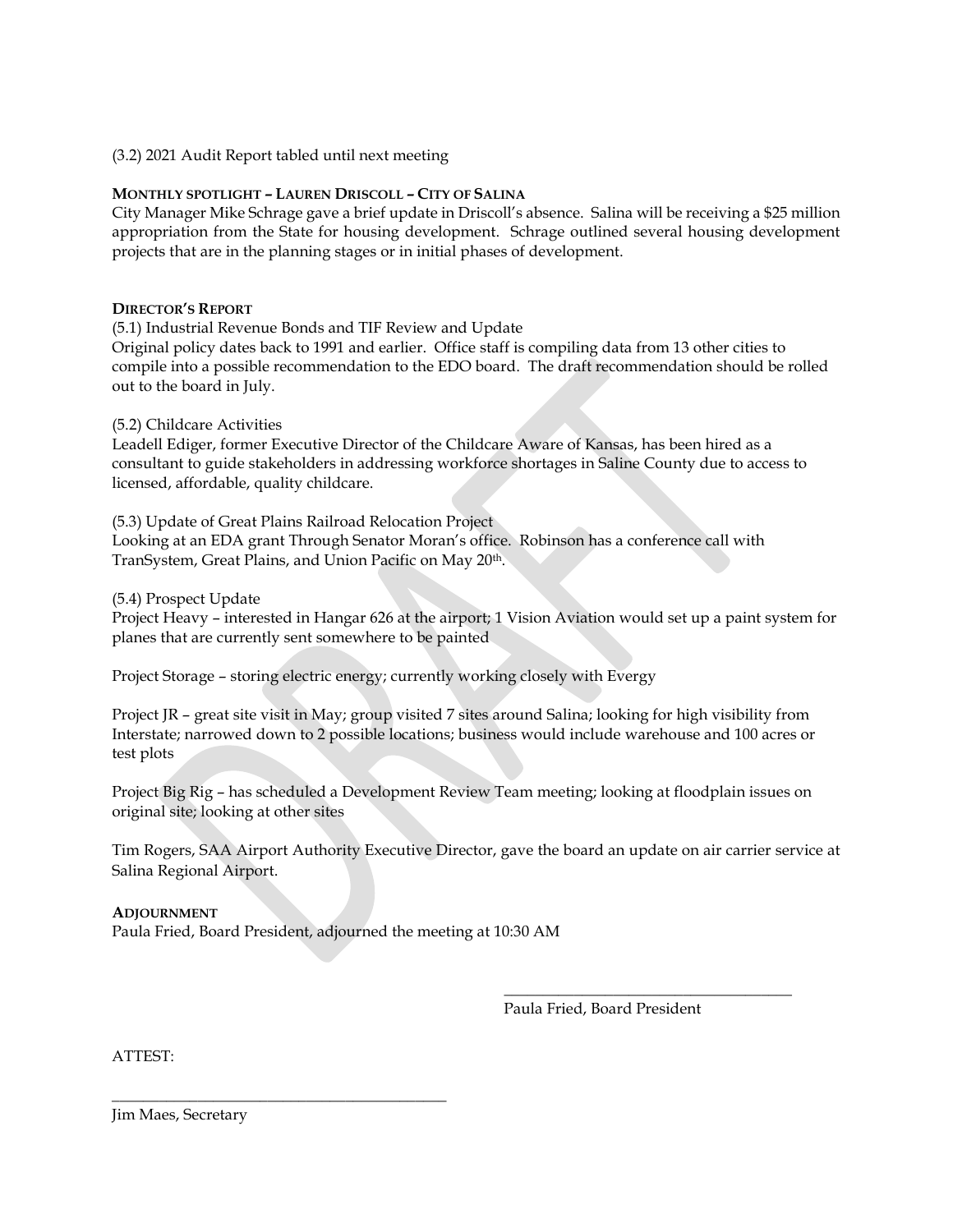06/10/22<br>Accrual Basis **Profit & LOSS**<br>May 2022 **Accrual Basis** 

# 11:55 AM Salina Community Economic Development Organization, Inc.

|                                                                                                                                                                    | May 22                                              |
|--------------------------------------------------------------------------------------------------------------------------------------------------------------------|-----------------------------------------------------|
| <b>Ordinary Income/Expense</b>                                                                                                                                     |                                                     |
| Income<br>Investments                                                                                                                                              |                                                     |
| Interest-Savings, Short-term CD                                                                                                                                    | 51.82                                               |
| <b>Total Investments</b>                                                                                                                                           | 51.82                                               |
| <b>Total Income</b>                                                                                                                                                | 51.82                                               |
| <b>Gross Profit</b>                                                                                                                                                | 51.82                                               |
| <b>Expense</b><br><b>Business Expenses</b><br><b>Marketing Events</b>                                                                                              | 1,971.01                                            |
| <b>Total Business Expenses</b>                                                                                                                                     | 1,971.01                                            |
| <b>Contract Services</b><br><b>Accounting Fees</b>                                                                                                                 | 216.60                                              |
| <b>Total Contract Services</b>                                                                                                                                     | 216.60                                              |
| <b>Operations</b><br><b>Dues &amp; Subscriptions</b><br>Books, Subscriptions, Refere<br><b>Supplies</b><br>Telephone, Telecommunicatio                             | 495.00<br>18.90<br>46.59<br>180.17                  |
| <b>Total Operations</b>                                                                                                                                            | 740.66                                              |
| <b>Other Types of Expenses</b><br><b>Depreciation</b>                                                                                                              | 122.48                                              |
| <b>Total Other Types of Expenses</b>                                                                                                                               | 122.48                                              |
| <b>Payroll Expenses</b><br><b>Employee Health Ins</b><br>Director Health & Life Ins<br><b>Car Allowance</b><br><b>Payroll Taxes</b><br><b>Wages &amp; Salaries</b> | 520.21<br>843.65<br>500.00<br>1,080.76<br>13,627.58 |
| <b>Total Payroll Expenses</b>                                                                                                                                      | 16,572.20                                           |
| <b>Travel and Meetings</b><br><b>Meals</b><br>Conference, Convention, Meet<br><b>Travel</b>                                                                        | 171.51<br>50.00<br>144.19                           |
| <b>Total Travel and Meetings</b>                                                                                                                                   | 365.70                                              |
| <b>Total Expense</b>                                                                                                                                               | 19,988.65                                           |
| <b>Net Ordinary Income</b>                                                                                                                                         | -19,936.83                                          |
| Net Income                                                                                                                                                         | -19,936.83                                          |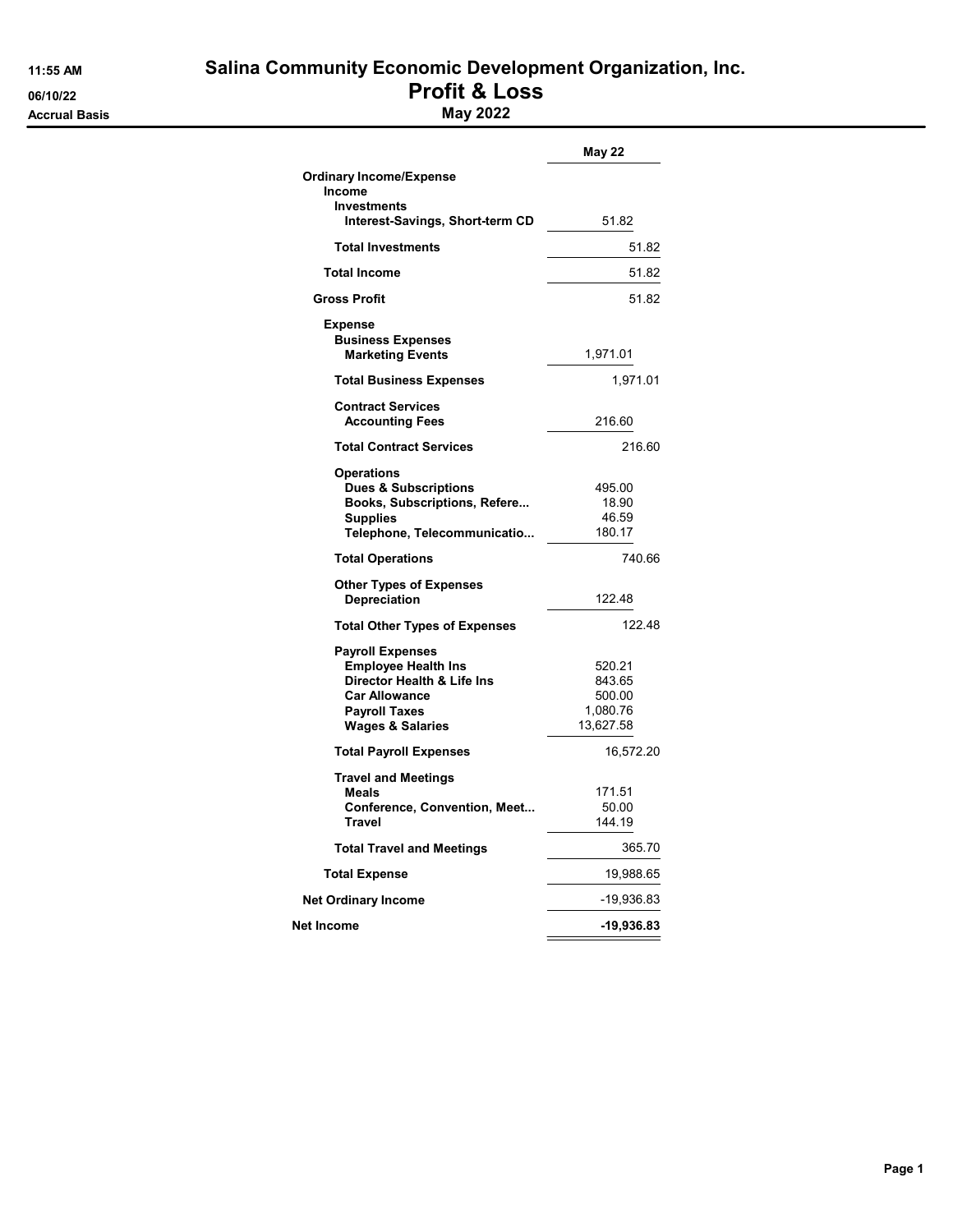# **Salina Community Economic Development Organization, Inc. Statement of Activities w/Prev Year Budget Comparison May 2022**

|                                              | <b>Actual</b> | Actual                   | <b>Budget YTD</b> | Budget 2022     |  |
|----------------------------------------------|---------------|--------------------------|-------------------|-----------------|--|
|                                              | Jan - May 22  | Jan - May 21             | Jan - May 22      | <b>Approved</b> |  |
|                                              |               |                          |                   |                 |  |
| <b>Ordinary Income/Expense</b>               |               |                          |                   |                 |  |
| <b>Income</b>                                |               |                          |                   |                 |  |
| <b>Start up Salina Income</b>                | 16,000.00     |                          |                   | 4000.00         |  |
| <b>Marketing Events Sponsorships</b>         |               |                          |                   | 0.00            |  |
| <b>Member Contributions</b>                  | 180,000.00    | 145,500.00               | 180,000.00        | 360000.00       |  |
| <b>Investments-Interest</b>                  | 202.06        | 299.04                   | 625.00            | 1500.00         |  |
| Pass Through Income                          |               |                          |                   | 0.00            |  |
| <b>Miscellaneous Revenue</b>                 |               | 33.05                    |                   | 0.00            |  |
| <b>Grants</b>                                |               |                          |                   | 0.00            |  |
| <b>Total Income</b>                          | 196,202.06    | 145,832.09               | 180,625.00        | 365,500.00      |  |
|                                              |               |                          |                   |                 |  |
| <b>Gross Profit</b>                          | 196,202.06    | 145,832.09               | 180,625.00        | 365,500.00      |  |
|                                              |               |                          |                   |                 |  |
| <b>Expense</b>                               |               |                          |                   |                 |  |
| <b>Business Expenses</b>                     |               |                          |                   |                 |  |
| <b>Pass Through Payments</b>                 |               |                          |                   |                 |  |
| <b>Memberships</b>                           | 300.00        |                          | 1,041.67          | 2500.00         |  |
| <b>Marketing Events</b>                      | 8,410.78      |                          | 4,166.67          | 10000.00        |  |
| <b>Miscellaneous Expense</b>                 | 15.30         | 129.00                   | 208.33            | 500.00          |  |
| <b>Business Registration Fees</b>            |               |                          | 16.67             | 40.00           |  |
| <b>Total Business Expenses</b>               | 8,726.08      | 129.00                   | 5,433.34          | 13,040.00       |  |
| <b>Contract Services</b>                     |               |                          |                   |                 |  |
| <b>Accounting Fees</b>                       | 1,612.48      | 1,708.52                 | 5,000.00          | 2550.00         |  |
| <b>Outside Contract Services</b>             | 9,000.00      |                          | 1,062.50          | 12000.00        |  |
| <b>Contract Services - Other</b>             |               |                          |                   | 0.00            |  |
| <b>Total Contract Services</b>               | 10,612.48     | 1,708.52                 | 6,062.50          | 14,550.00       |  |
|                                              |               |                          |                   |                 |  |
| <b>Facilities &amp; Equipment</b>            |               |                          |                   |                 |  |
| <b>Computer Replacement</b>                  |               |                          | 625.00            | 1500.00         |  |
| <b>Office Equipment</b>                      |               |                          | 354.17            | 850.00          |  |
| <b>Total Facilities &amp; Equipment</b>      |               |                          | 979.17            | 2,350.00        |  |
|                                              |               |                          |                   |                 |  |
| <b>Operations</b>                            |               |                          |                   |                 |  |
| <b>StartUp Salina Expenses</b>               | 16,692.57     | 3.18                     | 1,666.67          | 4000.00         |  |
| <b>Donations (Outgoing Board Recognition</b> | 100.00        | 50.00                    | 62.50             | 150.00          |  |
| <b>Dues &amp; Subscriptions</b>              | 690.00        | 957.00                   | 1,250.00          | 3000.00         |  |
| <b>Training Fees</b>                         |               | $\overline{\phantom{0}}$ | 416.67            | 1000.00         |  |
| <b>Advertising/Promotion</b>                 | 9,399.36      | 8,968.40                 | 10,833.33         | 26000.00        |  |
| <b>Repairs &amp; Maintenance</b>             |               | 128.97                   | 208.33            | 500.00          |  |
| Books, Subscriptions, Reference              | 3,337.80      | 3,182.70                 | 1,666.67          | 4000.00         |  |
| <b>Postage, Mailing Service</b>              |               |                          | 87.50             | 210.00          |  |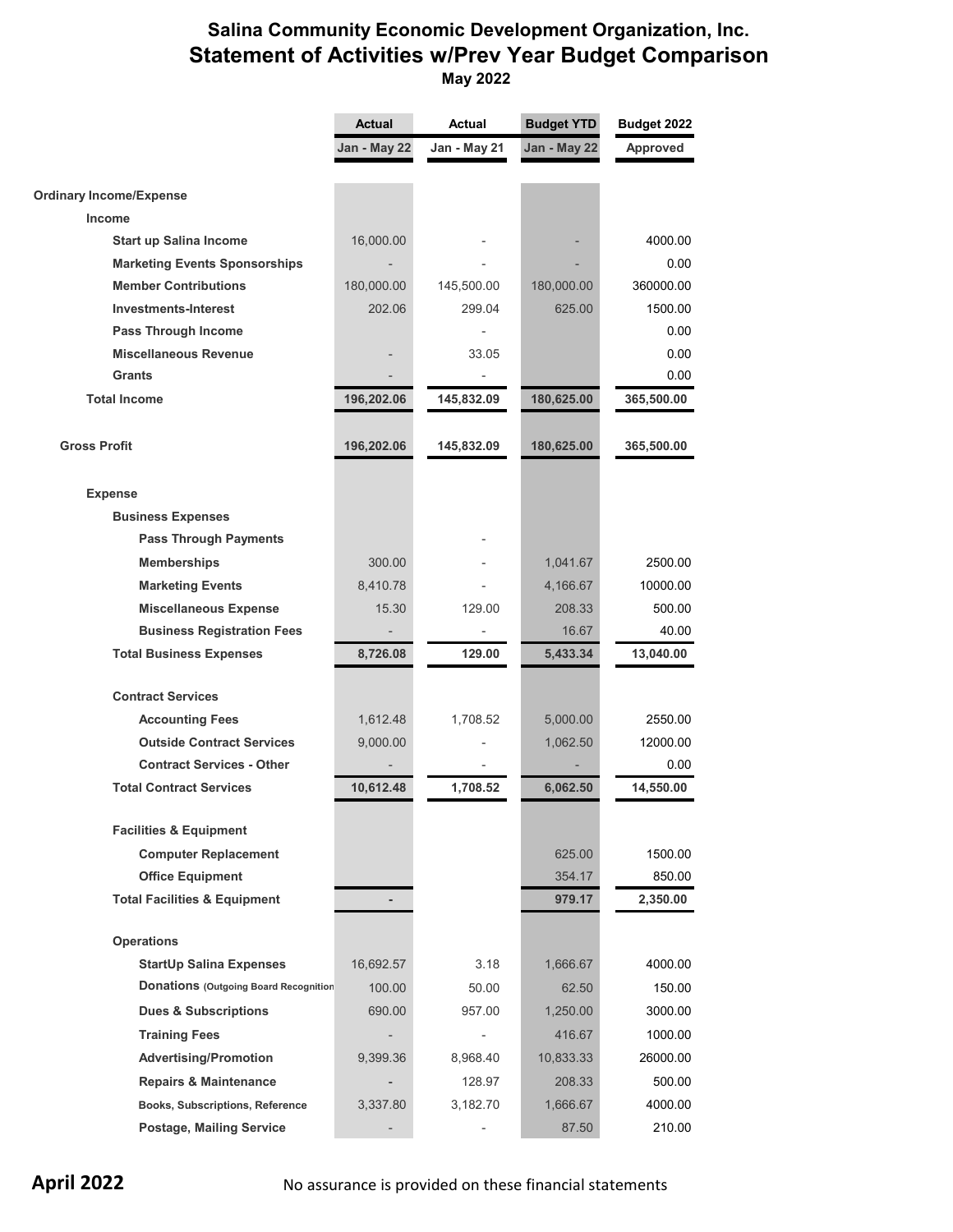# **Salina Community Economic Development Organization, Inc. Statement of Activities w/Prev Year Budget Comparison May 2022**

|                                      | <b>Actual</b> | Actual       | <b>Budget YTD</b> | Budget 2022     |
|--------------------------------------|---------------|--------------|-------------------|-----------------|
|                                      | Jan - May 22  | Jan - May 21 | Jan - May 22      | <b>Approved</b> |
|                                      |               |              |                   |                 |
| <b>Printing and Copying</b>          | 273.13        | 16.50        | 500.00            | 1200.00         |
| <b>Supplies</b>                      | 859.17        | 822.80       | 1,250.00          | 3000.00         |
| <b>Telephone, Telecommunications</b> | 1,200.65      | 1,654.61     | 1,458.33          | 3500.00         |
| <b>Total Operations</b>              | 32,552.68     | 15,784.16    | 19,400.00         | 46,560.00       |
| <b>Other Types of Expenses</b>       |               |              |                   |                 |
| <b>Taxes &amp; Licenses</b>          |               |              |                   |                 |
| Depreciation                         | 258.80        | 626.30       | 416.67            | 1000.00         |
| <b>Other Costs</b>                   |               | 38.68        | 104.17            | 6000.00         |
| Insurance - Liability, D and O       | 5,268.50      | 5,085.50     | 2,500.00          | 250.00          |
| <b>Total Other Types of Expenses</b> | 5,527.30      | 5,750.48     | 3,020.84          | 7,250.00        |
| <b>Payroll Expenses</b>              |               |              |                   |                 |
| <b>Retirement Contribution</b>       | 2,773.70      | 2,763.17     | 5,000.00          | 12000.00        |
| <b>Director Relocation Expense</b>   |               |              |                   |                 |
| <b>Employee Health Ins</b>           | 5,967.02      | 2,095.95     | 2,916.67          | 7000.00         |
| Director Health & Life Ins           | 9,647.65      | 4,043.94     | 5,000.00          | 12000.00        |
| <b>Car Allowance</b>                 | 2,500.00      | 2,500.00     | 2,500.00          | 6000.00         |
| <b>Payroll Taxes</b>                 | 6,096.28      | 5,704.84     | 6,145.83          | 14750.00        |
| <b>Wages &amp; Salaries</b>          | 74,689.99     | 72,073.00    | 75,000.00         | 180000.00       |
| <b>Total Payroll Expenses</b>        | 101,674.64    | 89,180.90    | 96,562.50         | 231,750.00      |
| <b>Travel and Meetings</b>           |               |              |                   |                 |
| <b>Meals</b>                         | 905.10        | 158.21       | 2,083.33          | 5000.00         |
| Conference, Convention, Meeting      | 75.63         |              | 1,041.67          | 2500.00         |
| <b>Travel</b>                        | 410.46        |              | 4,791.67          | 11500.00        |
| <b>Travel and Meetings - Other</b>   | 19.00         |              | 416.67            | 1000.00         |
| <b>Total Travel and Meetings</b>     | 1,410.19      | 158.21       | 8,333.34          | 20,000.00       |
|                                      |               |              |                   |                 |
| <b>Total Expense</b>                 | 160,503.37    | 112,711.27   | 139,791.69        | 333,150.00      |
| <b>Net Ordinary Income</b>           | 35,698.69     | 33,120.82    | 40,833.31         | 32,350.00       |
|                                      | 35,698.69     | 33,120.82    | 40,833.31         | 32,350.00       |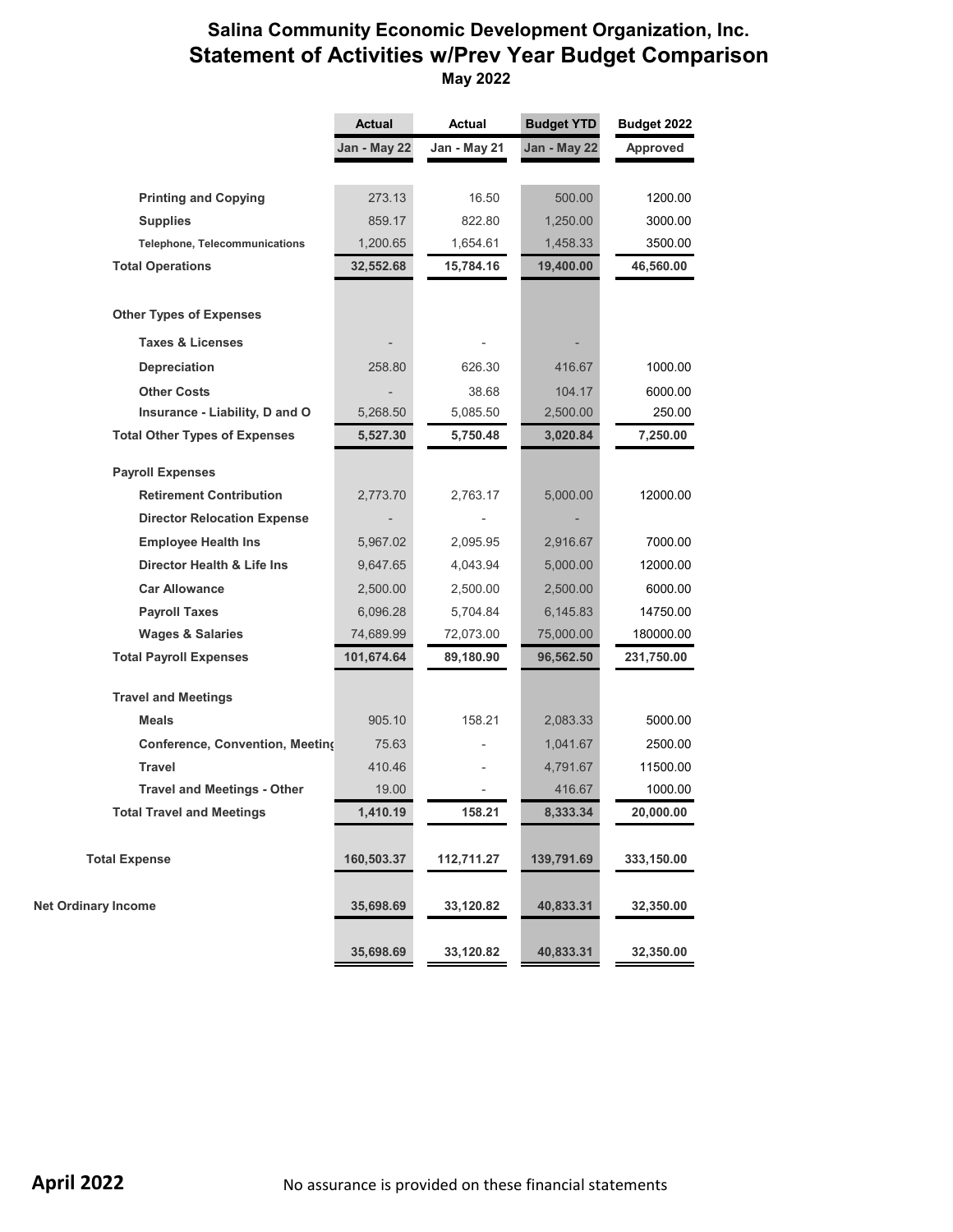12:01 PM 06/10/22

May 2022

|              | <b>Type</b>  | <b>Num</b> | Date       | Name                                | Item | <b>Account</b>                    | <b>Paid Amount</b> | <b>Original Amount</b> |
|--------------|--------------|------------|------------|-------------------------------------|------|-----------------------------------|--------------------|------------------------|
|              | <b>Check</b> |            | 05/04/2022 | <b>Internal Revenue Service</b>     |      | <b>First Bank Kansas</b>          |                    | $-2,116.69$            |
|              |              |            |            |                                     |      | <b>FICA Taxes</b>                 | $-844.91$          | 844.91                 |
|              |              |            |            |                                     |      | <b>Medicare Taxes</b>             | $-197.60$          | 197.60                 |
|              |              |            |            |                                     |      | Federal W/H Taxes                 | $-1,074.18$        | 1,074.18               |
| <b>TOTAL</b> |              |            |            |                                     |      |                                   | $-2,116.69$        | 2,116.69               |
|              | <b>Check</b> |            | 05/10/2022 | Kansas Department of Revenue        |      | <b>First Bank Kansas</b>          |                    | $-333.00$              |
|              |              |            |            |                                     |      | State W/H Taxes                   | $-333.00$          | 333.00                 |
| <b>TOTAL</b> |              |            |            |                                     |      |                                   | $-333.00$          | 333.00                 |
|              | <b>Check</b> |            | 05/18/2022 | <b>Internal Revenue Service</b>     |      | <b>First Bank Kansas</b>          |                    | $-2,214.94$            |
|              |              |            |            |                                     |      | <b>FICA Taxes</b>                 | $-875.91$          | 875.91                 |
|              |              |            |            |                                     |      | <b>Medicare Taxes</b>             | $-204.85$          | 204.85                 |
|              |              |            |            |                                     |      | <b>Federal Unemployment Taxes</b> | $-1,134.18$        | 1,134.18               |
| <b>TOTAL</b> |              |            |            |                                     |      |                                   | $-2,214.94$        | 2,214.94               |
|              | <b>Check</b> |            | 05/25/2022 | <b>Kansas Department of Revenue</b> |      | <b>First Bank Kansas</b>          |                    | $-347.00$              |
|              |              |            |            |                                     |      | State W/H Taxes                   | $-347.00$          | 347.00                 |
| <b>TOTAL</b> |              |            |            |                                     |      |                                   | $-347.00$          | 347.00                 |
|              | <b>Check</b> | 2098       | 05/13/2022 | Robinson, Mitch                     |      | <b>First Bank Kansas</b>          |                    | $-3,893.96$            |
|              |              |            |            |                                     |      | Wages & Salaries                  | $-5,410.59$        | 5,410.59               |
|              |              |            |            |                                     |      | Car Allowance                     | $-250.00$          | 250.00                 |
|              |              |            |            |                                     |      | <b>FICA Taxes</b>                 | 701.90             | $-701.90$              |
|              |              |            |            |                                     |      | <b>Medicare Taxes</b>             | 164.16             | $-164.16$              |
|              |              |            |            |                                     |      | Federal W/H Taxes                 | 1,041.60           | $-1,041.60$            |
|              |              |            |            |                                     |      | State W/H Taxes                   | 292.00             | $-292.00$              |
|              |              |            |            |                                     |      | Payroll Taxes                     | $-433.03$          | 433.03                 |
| <b>TOTAL</b> |              |            |            |                                     |      |                                   | $-3,893.96$        | 3,893.96               |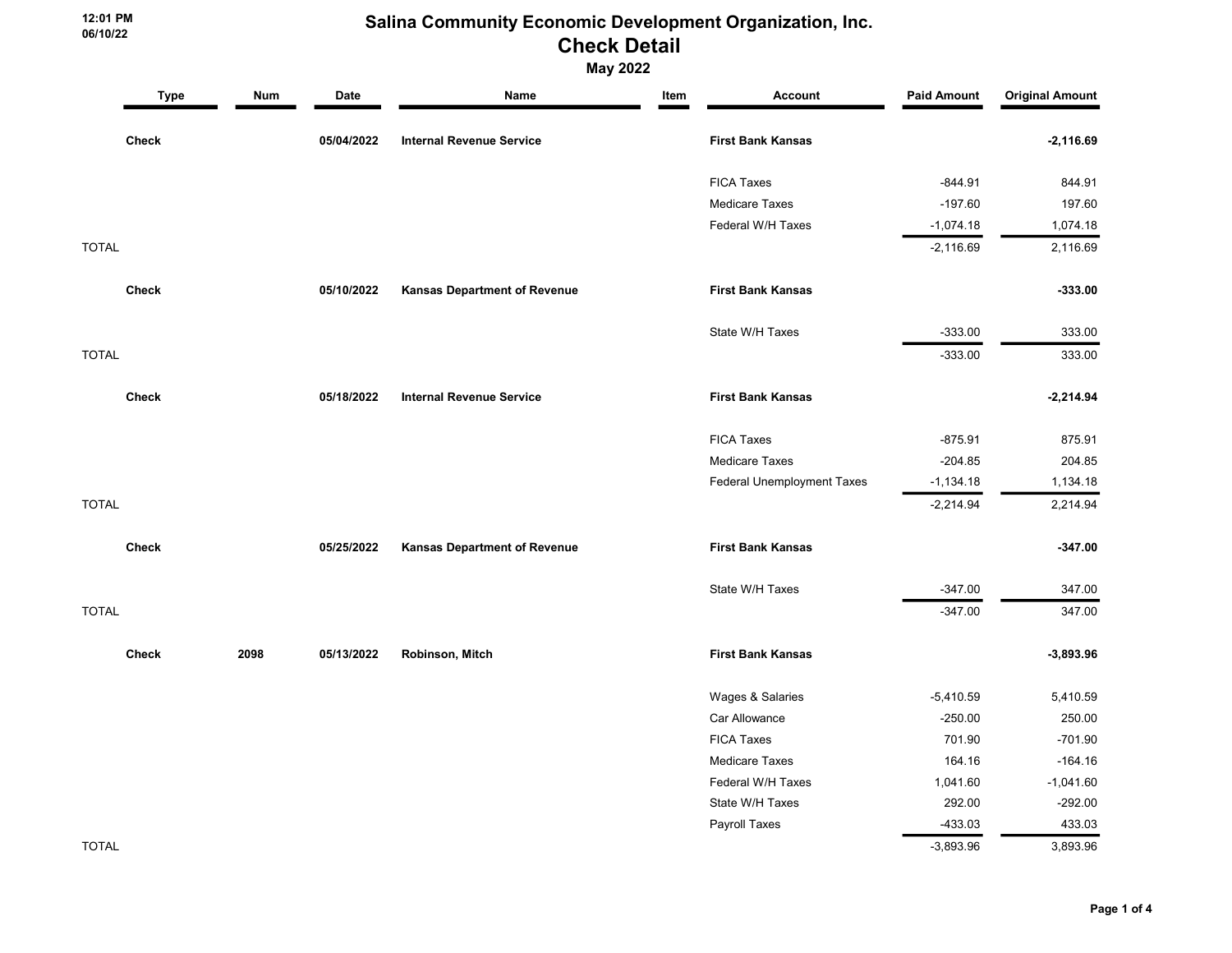12:01 PM 06/10/22

## May 2022

|              | <b>Type</b>            | <b>Num</b> | Date       | Name                 | Item | <b>Account</b>           | <b>Paid Amount</b> | <b>Original Amount</b> |
|--------------|------------------------|------------|------------|----------------------|------|--------------------------|--------------------|------------------------|
|              | <b>Check</b>           | 2099       | 05/13/2022 | Robin M Vanatta      |      | <b>First Bank Kansas</b> |                    | $-1,148.27$            |
|              |                        |            |            |                      |      | Wages & Salaries         | $-1,403.20$        | 1,403.20               |
|              |                        |            |            |                      |      | <b>FICA Taxes</b>        | 174.00             | $-174.00$              |
|              |                        |            |            |                      |      | <b>Medicare Taxes</b>    | 40.70              | $-40.70$               |
|              |                        |            |            |                      |      | Federal W/H Taxes        | 92.58              | $-92.58$               |
|              |                        |            |            |                      |      | State W/H Taxes          | 55.00              | $-55.00$               |
|              |                        |            |            |                      |      | Payroll Taxes            | $-107.35$          | 107.35                 |
| <b>TOTAL</b> |                        |            |            |                      |      |                          | $-1,148.27$        | 1,148.27               |
|              | <b>Check</b>           | 2100       | 05/27/2022 | Robinson, Mitch      |      | <b>First Bank Kansas</b> |                    | $-3,893.95$            |
|              |                        |            |            |                      |      | Wages & Salaries         | $-5,410.59$        | 5,410.59               |
|              |                        |            |            |                      |      | Car Allowance            | $-250.00$          | 250.00                 |
|              |                        |            |            |                      |      | <b>FICA Taxes</b>        | 701.92             | $-701.92$              |
|              |                        |            |            |                      |      | <b>Medicare Taxes</b>    | 164.16             | $-164.16$              |
|              |                        |            |            |                      |      | Federal W/H Taxes        | 1,041.60           | $-1,041.60$            |
|              |                        |            |            |                      |      | State W/H Taxes          | 292.00             | $-292.00$              |
|              |                        |            |            |                      |      | Payroll Taxes            | $-433.04$          | 433.04                 |
| <b>TOTAL</b> |                        |            |            |                      |      |                          | $-3,893.95$        | 3,893.95               |
|              | <b>Check</b>           | 2101       | 05/27/2022 | Robin M Vanatta      |      | <b>First Bank Kansas</b> |                    | $-1,148.28$            |
|              |                        |            |            |                      |      | Wages & Salaries         | $-1,403.20$        | 1,403.20               |
|              |                        |            |            |                      |      | <b>FICA Taxes</b>        | 174.00             | $-174.00$              |
|              |                        |            |            |                      |      | <b>Medicare Taxes</b>    | 40.68              | $-40.68$               |
|              |                        |            |            |                      |      | Federal W/H Taxes        | 92.58              | $-92.58$               |
|              |                        |            |            |                      |      | State W/H Taxes          | 55.00              | $-55.00$               |
|              |                        |            |            |                      |      | Payroll Taxes            | $-107.34$          | 107.34                 |
| <b>TOTAL</b> |                        |            |            |                      |      |                          | $-1,148.28$        | 1,148.28               |
|              | <b>Bill Pmt -Check</b> | 2699       | 05/03/2022 | <b>Robin Vanatta</b> |      | <b>First Bank Kansas</b> |                    | $-46.59$               |
|              | Bill                   |            | 05/03/2022 |                      |      | Supplies                 | $-46.59$           | 46.59                  |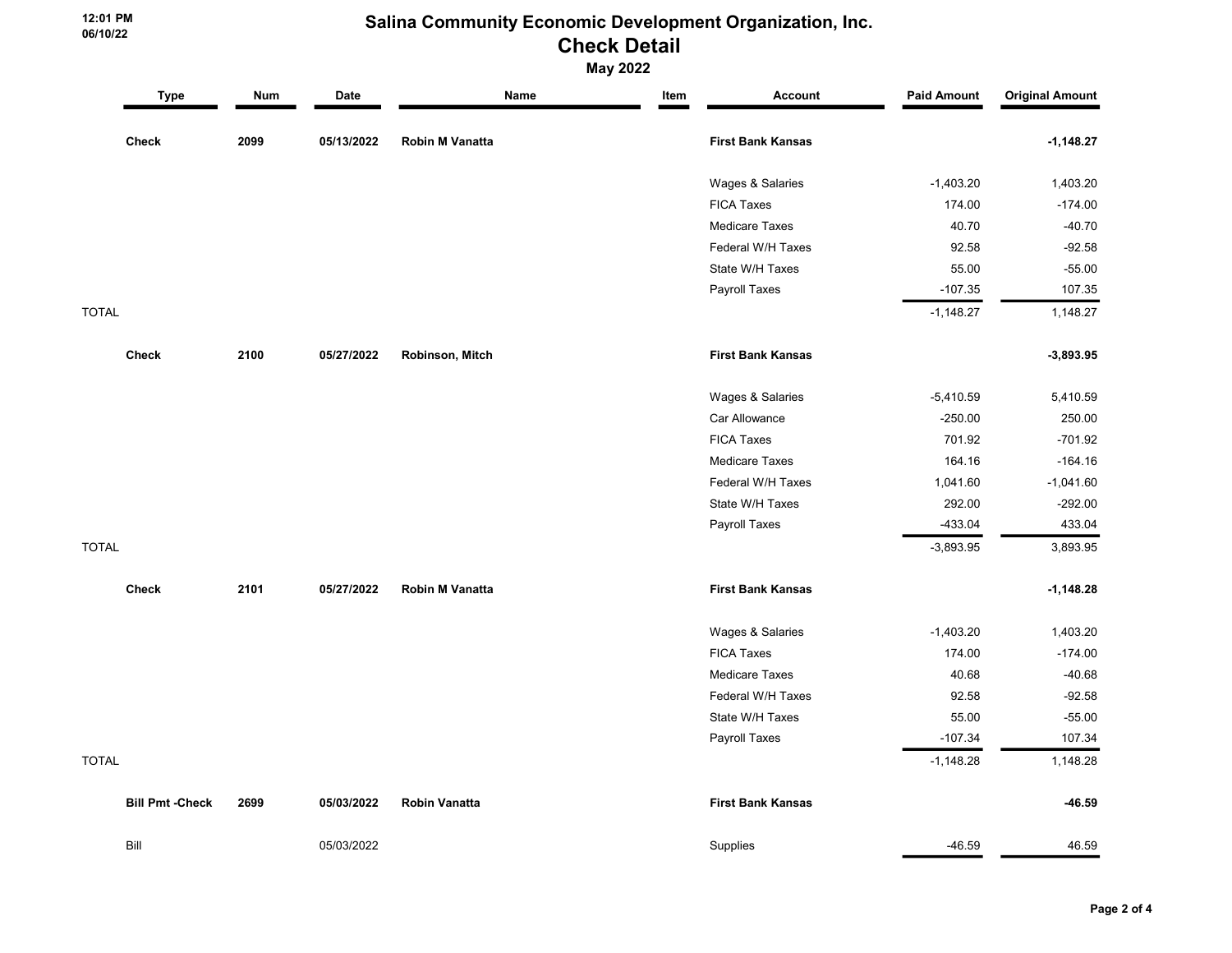12:01 PM 06/10/22

May 2022

|              | <b>Type</b>            | Num  | Date       | Name                                 | Item | <b>Account</b>                | <b>Paid Amount</b> | <b>Original Amount</b> |
|--------------|------------------------|------|------------|--------------------------------------|------|-------------------------------|--------------------|------------------------|
| <b>TOTAL</b> |                        |      |            |                                      |      |                               | $-46.59$           | 46.59                  |
|              | <b>Bill Pmt -Check</b> | 2700 | 05/03/2022 | Centerplate                          |      | <b>First Bank Kansas</b>      |                    | $-1,971.01$            |
|              | Bill                   |      | 05/03/2022 |                                      |      | <b>Marketing Events</b>       | $-1,971.01$        | 1,971.01               |
| <b>TOTAL</b> |                        |      |            |                                      |      |                               | $-1,971.01$        | 1,971.01               |
|              | <b>Bill Pmt -Check</b> | 2702 | 05/11/2022 | <b>SS&amp;C Solutions Inc</b>        |      | <b>First Bank Kansas</b>      |                    | $-394.65$              |
|              | Bill                   |      | 04/30/2022 |                                      |      | <b>Accounting Fees</b>        | $-394.65$          | 394.65                 |
| <b>TOTAL</b> |                        |      |            |                                      |      |                               | $-394.65$          | 394.65                 |
|              | <b>Bill Pmt -Check</b> | 2703 | 05/11/2022 | Kansas Economic Development Alliance |      | <b>First Bank Kansas</b>      |                    | $-300.00$              |
|              | Bill                   |      | 05/11/2022 |                                      |      | Dues & Subscriptions          | $-300.00$          | 300.00                 |
| <b>TOTAL</b> |                        |      |            |                                      |      |                               | $-300.00$          | 300.00                 |
|              | <b>Bill Pmt -Check</b> | 2704 | 05/20/2022 | Robinson, Mitch                      |      | <b>First Bank Kansas</b>      |                    | $-170.69$              |
|              | Bill                   |      | 05/20/2022 |                                      |      | Telephone, Telecommunications | $-40.00$           | 40.00                  |
|              |                        |      |            |                                      |      | Travel                        | $-130.69$          | 130.69                 |
| <b>TOTAL</b> |                        |      |            |                                      |      |                               | $-170.69$          | 170.69                 |
|              | <b>Bill Pmt -Check</b> | 2705 | 05/20/2022 | <b>Cox Business</b>                  |      | <b>First Bank Kansas</b>      |                    | $-67.13$               |
|              | Bill                   |      | 05/20/2022 |                                      |      | Telephone, Telecommunications | $-67.13$           | 67.13                  |
| <b>TOTAL</b> |                        |      |            |                                      |      |                               | $-67.13$           | 67.13                  |
|              | <b>Bill Pmt -Check</b> | 2706 | 05/20/2022 | <b>Robin Vanatta</b>                 |      | <b>First Bank Kansas</b>      |                    | $-55.24$               |
|              | Bill                   |      | 05/20/2022 |                                      |      | Telephone, Telecommunications | $-40.00$           | 40.00                  |
|              |                        |      |            |                                      |      | Meals                         | $-15.24$           | 15.24                  |
| <b>TOTAL</b> |                        |      |            |                                      |      |                               | $-55.24$           | 55.24                  |
|              | <b>Bill Pmt -Check</b> | 2707 | 05/31/2022 | <b>Salina Rotary Club</b>            |      | <b>First Bank Kansas</b>      |                    | $-195.00$              |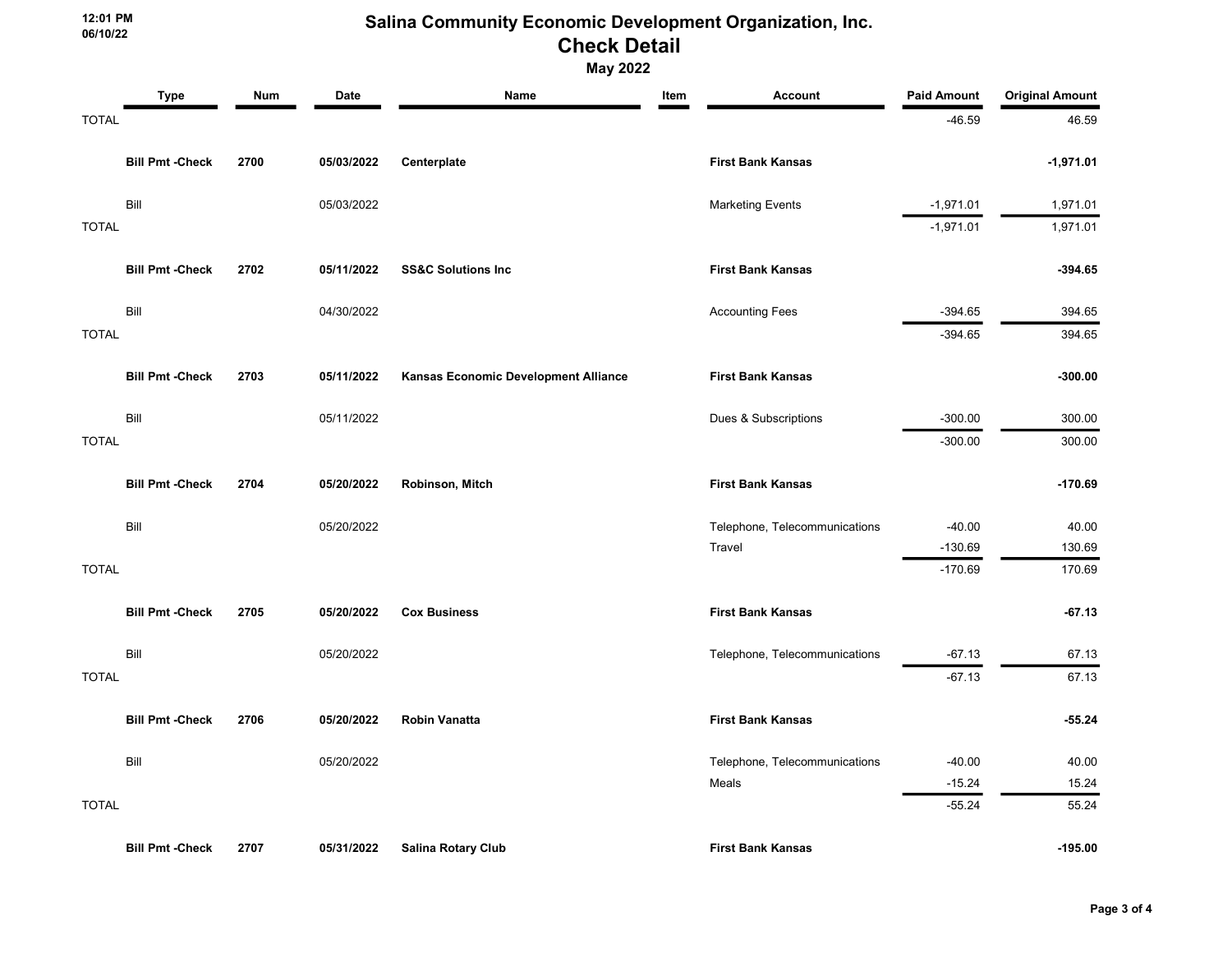12:01 PM 06/10/22

May 2022

|              | <b>Type</b>            | <b>Num</b> | Date       | Name                          | Item | <b>Account</b>           | <b>Paid Amount</b> | <b>Original Amount</b> |
|--------------|------------------------|------------|------------|-------------------------------|------|--------------------------|--------------------|------------------------|
|              | Bill                   |            | 05/31/2022 |                               |      | Dues & Subscriptions     | $-195.00$          | 195.00                 |
| <b>TOTAL</b> |                        |            |            |                               |      |                          | $-195.00$          | 195.00                 |
|              | <b>Bill Pmt -Check</b> | 2709       | 05/31/2022 | <b>SS&amp;C Solutions Inc</b> |      | <b>First Bank Kansas</b> |                    | $-216.60$              |
|              | Bill                   |            | 05/31/2022 |                               |      | <b>Accounting Fees</b>   | $-216.60$          | 216.60                 |
| <b>TOTAL</b> |                        |            |            |                               |      |                          | $-216.60$          | 216.60                 |
|              | <b>Bill Pmt -Check</b> | 2710       | 05/31/2022 | Visa - First Bank Kansas      |      | <b>First Bank Kansas</b> |                    | $-271.71$              |
|              | Bill                   |            | 06/09/2022 |                               |      | VISA - First Bank Kansas | $-271.71$          | 271.71                 |
| <b>TOTAL</b> |                        |            |            |                               |      |                          | $-271.71$          | 271.71                 |
|              | <b>Bill Pmt -Check</b> | 2711       | 05/31/2022 | Quill                         |      | <b>First Bank Kansas</b> |                    | $-85.52$               |
|              | Bill                   | 25134954   | 06/09/2022 |                               |      | Supplies                 | $-85.52$           | 85.52                  |
| <b>TOTAL</b> |                        |            |            |                               |      |                          | $-85.52$           | 85.52                  |

Page 4 of 4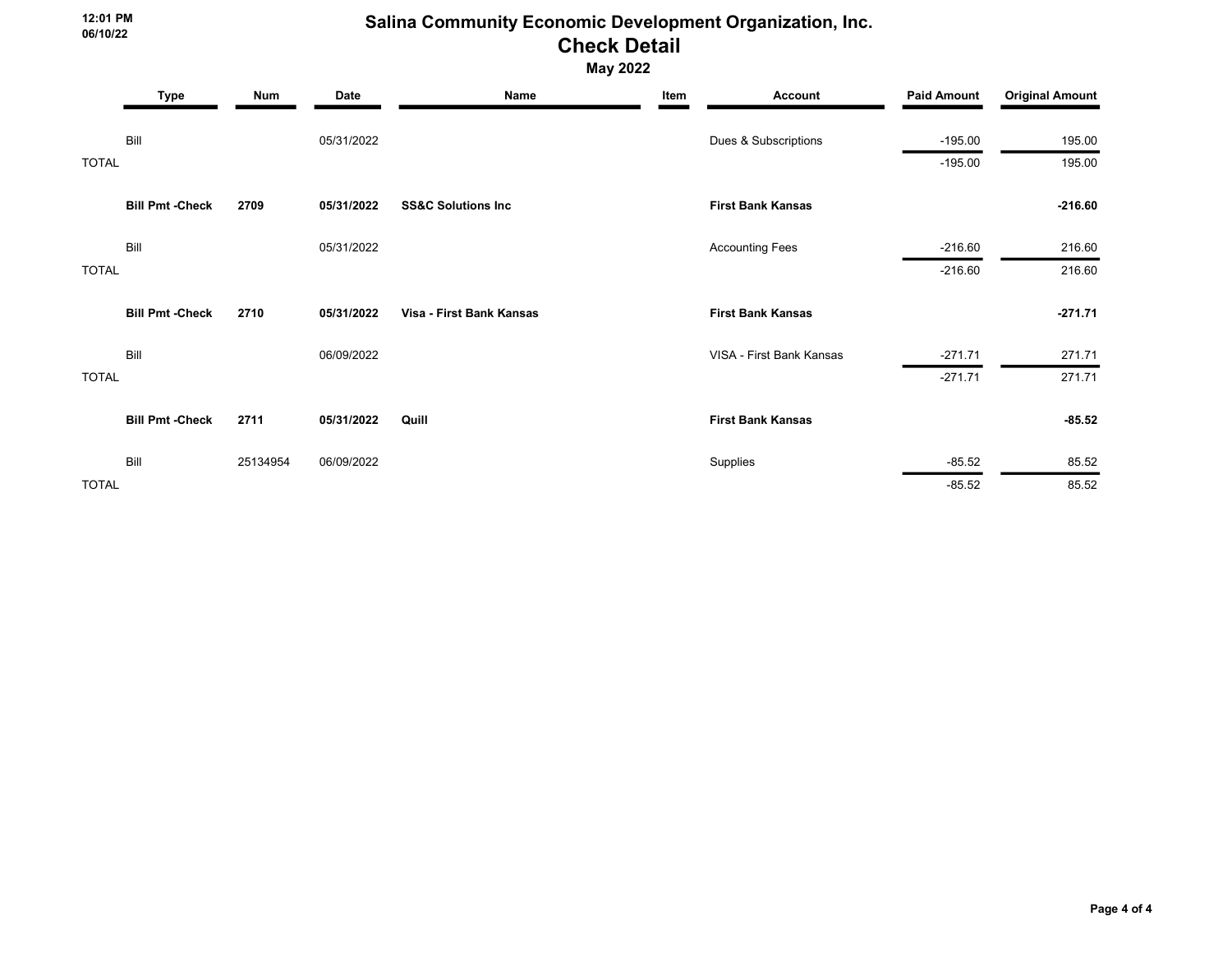### Salina Community Economic Development Organization, Inc. VISA-First Bank Kansas Charges on Card

|               | Type               | Date       | <b>Num</b> | Name                     | Memo                                            | Account                  | Cir | Split                           | Amount | <b>Balance</b> |
|---------------|--------------------|------------|------------|--------------------------|-------------------------------------------------|--------------------------|-----|---------------------------------|--------|----------------|
| <b>May 22</b> |                    |            |            |                          |                                                 |                          |     |                                 |        |                |
|               | Credit Card Charge | 05/03/2022 |            | Zoom.US                  | Zoom Monthly - Admin Asst Account               | VISA - First Bank Kansas |     | Telephone, Telecommunications   | 16.52  | 16.52          |
|               | Credit Card Charge | 05/05/2022 |            | Zoom.US                  | Zoom Monthly - Exec Director Accout             | VISA - First Bank Kansas |     | Telephone, Telecommunications   | 16.52  | 33.04          |
|               | Credit Card Charge | 05/05/2022 |            | Adobe                    | Adobe Monthly - PDF Software                    | VISA - First Bank Kansas |     | Books, Subscriptions, Reference | 10.91  | 43.95          |
|               | Credit Card Charge | 05/05/2022 |            | Mokas                    | <b>Breakfast Meeting</b>                        | VISA - First Bank Kansas |     | Meals                           | 11.58  | 55.53          |
|               | Credit Card Charge | 05/18/2022 |            | Panera                   | Housing Development Lunch Meeting               | VISA - First Bank Kansas |     | Meals                           | 144.69 | 200.22         |
|               | Credit Card Charge | 05/19/2022 |            | <b>Gannett Newspaper</b> | Salina Journal Monthly Subscription             | VISA - First Bank Kansas |     | Books, Subscriptions, Reference | 7.99   | 208.21         |
|               | Credit Card Charge | 05/20/2022 |            | MidAmerica EDC           | Webinar Registration - Housing Shortage Webinar | VISA - First Bank Kansas |     | Conference, Convention, Meeting | 50.00  | 258.21         |
|               | Credit Card Charge | 05/31/2022 |            | Allianz Insurance        | Hotel Stay - Kansas City Meeting                | VISA - First Bank Kansas |     | Travel                          | 13.50  | 271.71         |
| <b>May 22</b> |                    |            |            |                          |                                                 |                          |     |                                 | 271.71 | 271.71         |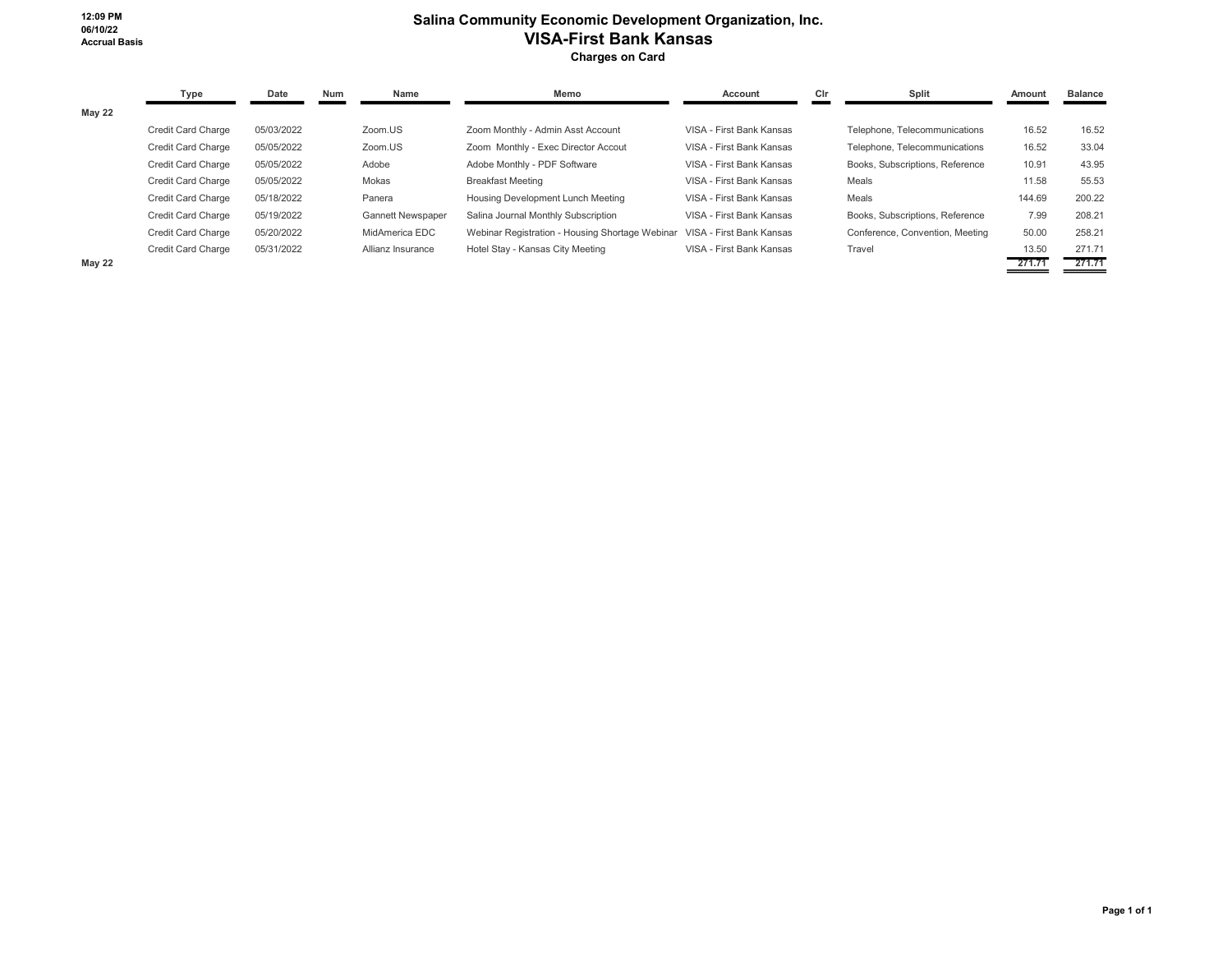

### **June 2022 REPORT**

### **MARKETING**

Was asked to attend the 2022 Four State (KS, NE, MO and IA) meeting of regional planning commission/ council of governments and economic development organizations that work with the federal Economic Development Administration. I spoke to the group of approximately 140 attendees about our EDA grant award that the City of Salina received to assist Schwan's with their expansion.

Attended the quarterly meeting of the Kansas Economic Development Alliance in Topeka and the education committee meeting that is planning the Fall 2022 annual conference which will be held in Salina on September 27<sup>th</sup> and 28th.

### **WORKFORCE TALENT / HOUSING**

The City of Salina has been approved by Governor Kelly that total of \$25 million in assistance for housing. Senator J.R. Claeys has worked very hard to get this funding committed by the state to help fund this project. Meeting on June  $23<sup>rd</sup>$  to work the final details out with area employers.

Waiting for final confirmation that the Schwan's Company has leased the former Montessori School for up to 60 spots for childcare. The company will lease the building and have the YMCA run the childcare operation.

### **ETREPRENEURSHIP / SMALL BUSINESS DEVELOPMENT**

The Startup Salina monthly meeting was held on Wednesday, June 1<sup>st</sup>. The speaker was Valerie Linenberger, owner of True Betty Boutique.

### **PROSPECT MANAGEMENT**

Local realtor Jeff Mayes had a zoom and Executive Director Robinson had a zoom call with representatives of Project JR's management group. The company is interested in two parcels of property along Interstate 70 and Ohio Street. Offers have been submitted to the families that own the property. A total of about 140 acres would be acquired.

Project Minnesota is looking at possible sites for a new project which will also take over 100 acres. Waiting on the company to take the next step.

The Great Plains project is waiting on Union Pacific to move forward on discussions related to the relocation of spur track located between the company North Street plant and land owned by the City of Salina. Senator Moran's office has provided information on possible funding for this project via Federal Railroad Commission.

Developer interested in Salina for a new truck stop complex met with Development Review Team at City Hall to discuss possible location on west side of Salina along Interstate 135. The first site considered was in the floodway and would be impossible to build upon. Discussed several other possible sites that the developer was going to investigate.

Have been working to evaluate the Industrial Revenue Bond process for the City of Salina and now Saline County.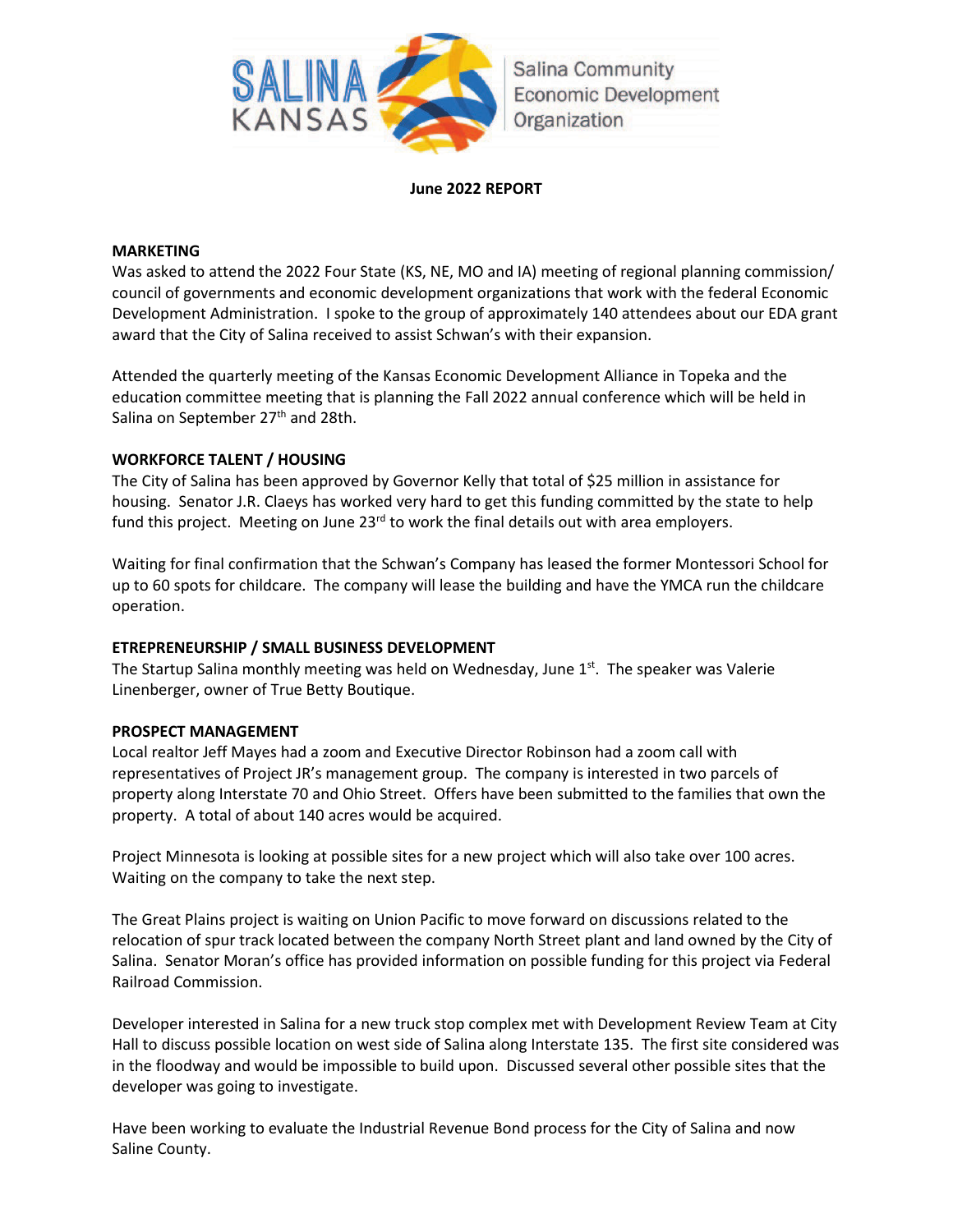

Salina Community **Economic Development** Organization

### **SITES / BUILDINGS / TOOLS:**

2/11/2022 – 313 members (+1) 3/14/2022 – 317 members (+4) 4/15/2022 – 322 members (+5) 5/13/2022 – 326 members (+4) 6/9/2022 – 330 members (+4)

Continue to monitor sites and available buildings within the community.

| Website $-$ (reported May 2022)       | <b>MONTHLY WEB/SOCIAL MEDIA STATISTICS</b> |                       |                               |  |                      |  |  |
|---------------------------------------|--------------------------------------------|-----------------------|-------------------------------|--|----------------------|--|--|
| 860 users 857 New Users               |                                            |                       | 978 Sessions 1.62 Pgs/Session |  | 0:31 Avg Session     |  |  |
| 1,583 Pageviews                       |                                            |                       |                               |  |                      |  |  |
| Website $-5/14/2022 - 6/9/2022$       |                                            |                       |                               |  |                      |  |  |
| 172 users                             | <b>172 New Users</b>                       |                       | 183 Sessions 1.48 Pgs/Session |  | 1:03 Avg Session     |  |  |
| <b>270 Pageviews</b>                  |                                            |                       |                               |  |                      |  |  |
| Facebook – (reported May 2021)        |                                            |                       |                               |  |                      |  |  |
|                                       | 672 Page Reach 667 Post Reach              |                       | 64 Post Engagements           |  | 728 Page Likes       |  |  |
| Facebook - $5/15/2022 - 6/9/2022$     |                                            |                       |                               |  |                      |  |  |
|                                       | 656 Page Reach 1,000 Post Reach            | <b>38 Page Visits</b> |                               |  | <b>732 Followers</b> |  |  |
|                                       |                                            |                       |                               |  |                      |  |  |
| <b>Start Up Salina Facebook Group</b> |                                            |                       |                               |  |                      |  |  |
| $11/16/2021 - 305$ members (+6)       |                                            |                       |                               |  |                      |  |  |
| $12/12/2021 - 309$ member (+4)        |                                            |                       |                               |  |                      |  |  |
| $1/17/2021 - 312$ members (+3)        |                                            |                       |                               |  |                      |  |  |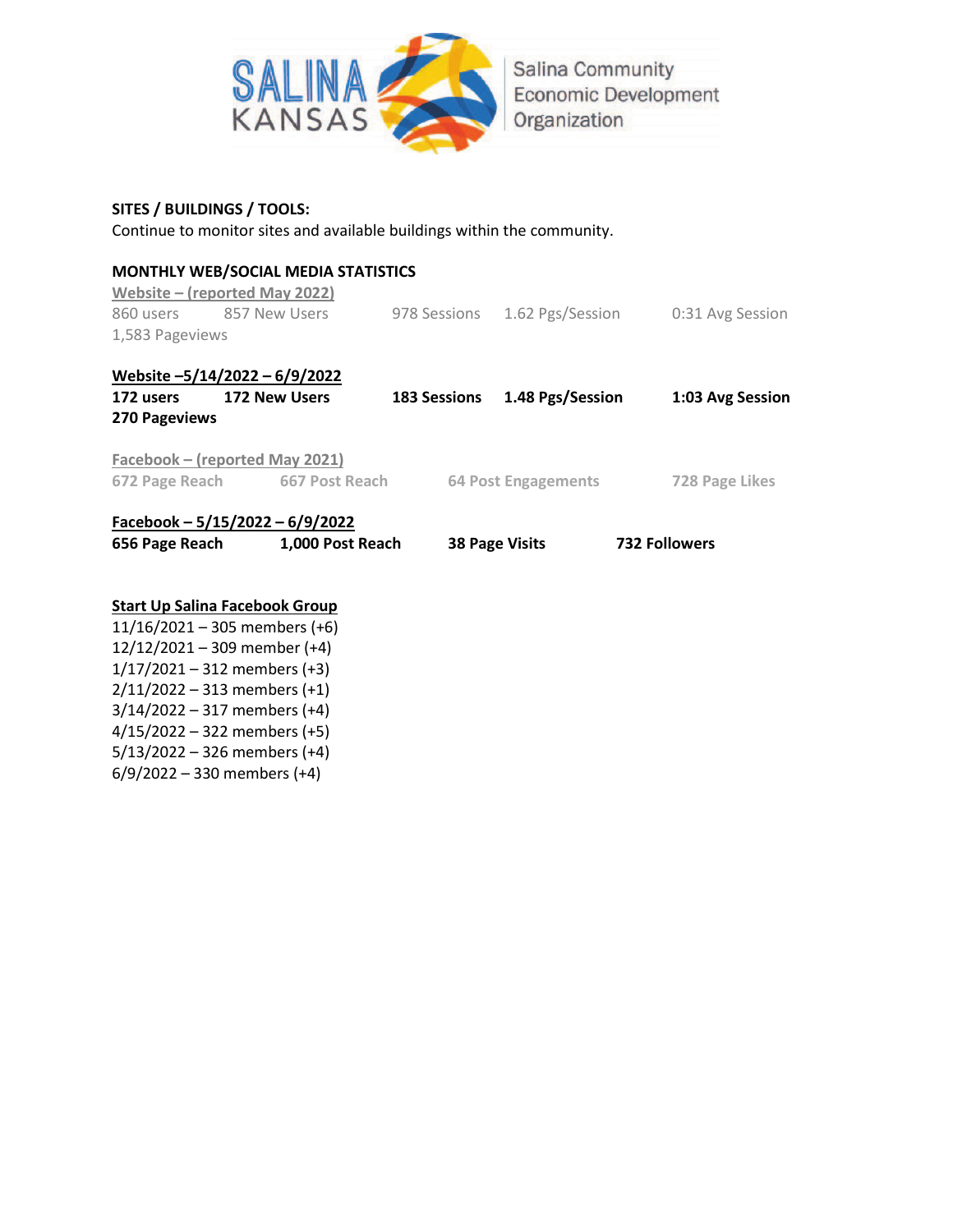

# **Prospect Table**

### This information is strictly CONFIDENTIAL. Discussion of this information outside of this meeting could jepardize the progess of these pending projects.

|           |                           | <b>Color Key: ACTIVE</b>  |                          | <b>INACTIVE</b>     | <b>NEW</b><br>Ουτ                                                          | <b>SUCCESS</b>                                                | <i><b>DELAYED</b></i><br><b>DEFUNCT</b>                                                 |                                                                                      |                                                                                                                                               |                             |                                                                      |                                                                             |                                                       |
|-----------|---------------------------|---------------------------|--------------------------|---------------------|----------------------------------------------------------------------------|---------------------------------------------------------------|-----------------------------------------------------------------------------------------|--------------------------------------------------------------------------------------|-----------------------------------------------------------------------------------------------------------------------------------------------|-----------------------------|----------------------------------------------------------------------|-----------------------------------------------------------------------------|-------------------------------------------------------|
| Code#     | Project<br><b>Name</b>    | <b>Client Source</b>      | Project<br><b>Status</b> | <b>Contact Date</b> | Milestone / Decision<br><b>Date</b>                                        | <b>Project Objective</b>                                      | <b>Business Description</b>                                                             | <b>Jobs</b><br>(New)                                                                 | Average<br><b>Salary</b>                                                                                                                      | Investment                  | <b>Niche</b>                                                         | <b>Acreage Required</b>                                                     | <b>Square Footage</b>                                 |
| $21 - 7$  | Project<br>Heavy          | <b>SAA Direct Contact</b> | <b>Active</b>            | 4/15/2021           | 2022                                                                       | MRO/Fabrication                                               | <b>Need Building</b>                                                                    | $\overline{?}$                                                                       | Above Co Avg<br>Wage                                                                                                                          | $\overline{\phantom{a}}$    | ?                                                                    | North End of<br>Airport                                                     | 500,000 to 1 M SF                                     |
| $21 - 10$ | Project<br>Storage        | <b>Direct Contact</b>     | <b>Active</b>            | 7/29/2021           | ting Next Step - 4/1/2                                                     | Visited August 23rd                                           | Energy Storage 3-4 years<br>for approval                                                | $\Omega$                                                                             | 0                                                                                                                                             | \$330M                      | Energy                                                               | 20-40 acres under<br>option                                                 |                                                       |
|           | 21-16 Project Bison       | KDOC                      | <b>Active</b>            | 11/16/2021          | Decision date note<br>specified. Project<br>would be a 5-year<br>build out | New manufacturing<br>facility                                 | <b>Building turf maintenance</b><br>equipment for US sales;<br>powder painting involved | 555<br>employees,<br>with<br>possible<br>growth up<br>to 740<br>employees<br>by 2030 | <b>Expected wates</b><br>15% about<br>prevailing rate in<br>the area for<br>similar jobs.<br>Benefit package<br>also includes<br>health care. | \$100 Million Manufacturing |                                                                      | 60-150 acres<br>submit Sager-<br>Miller                                     | 200,000 SF with a<br>later expansion to<br>500,000 SF |
| $21 - 18$ | Project JR                | <b>KC Realtor</b>         | <b>Active</b>            | 11/19/2021          | Il set price and target                                                    | Warehouse for existing<br>company from outside the<br>region. | Warehouse seeking rural<br>location on Interstate                                       | Warehousing<br>Positions +<br>15 Sales                                               | $\overline{ }$                                                                                                                                | \$20 Million                | Warehousing<br>and Regional<br>Office<br>60,000 SF<br>Rural Location | 150 acres on<br>Interstate<br>interchange for<br>warhouse and test<br>plots | 60,000 SF                                             |
| 22-01     | Project<br><b>Big Rig</b> | <b>Direct Call</b>        | <b>Active</b>            | 1/19/2022           | <b>Reviewing Sites</b>                                                     | Seeking site for Travel<br>Plaza                              | High quality C Store with<br>lots of services                                           | 150-200                                                                              | $\overline{?}$                                                                                                                                | \$35-\$50 M                 | C Store<br>w/hotel                                                   | 20 acres on<br>Interstate                                                   | Undisclosed                                           |
| $22 - 02$ | Project Plan              | KDOC                      | <b>Active</b>            | 1/31/2022           | Submitted 2/9/22                                                           | <b>Asphalt Plant</b>                                          | <b>Asphalt Production Plant</b>                                                         | 30-40                                                                                | $\overline{z}$                                                                                                                                | \$30 M                      | ?                                                                    | 10-20 w/rail                                                                | Undisclosed                                           |
| $22 - 03$ | Project Dig               | Chamber                   | <b>Active</b>            | 2/21/2022           | Visited 3/1/2022                                                           | <b>Expand Assembly Plant</b>                                  | Add approximately<br>50,000SF                                                           | 10                                                                                   | $\overline{\phantom{a}}$                                                                                                                      | ?                           | More<br>Assembly<br>Space                                            | On Existing Land                                                            | Approximately<br>50,000 SF                            |
| 22-04     | <b>Project Cover</b>      | KDOC                      | <b>Active</b>            | 3/14/2022           | Visit on 3/31/2022                                                         | <b>Plastic Material Mfg</b>                                   | Covers for Tarps/Green<br>Houses                                                        | 15                                                                                   | 2                                                                                                                                             | \$5 M                       | Mfg/Distrib<br>ution                                                 | 6-10 acres                                                                  | 50,000 SF                                             |
| $22 - 06$ | Project<br>Minnesota      | <b>MN Based Realtor</b>   | <b>Active</b>            | 4/27/2022           | Submitteed<br>4/28/2022                                                    | Unknown                                                       | Unknown                                                                                 | - 2                                                                                  | $\overline{\phantom{a}}$                                                                                                                      | ?                           | ?                                                                    | 100-150 acres<br>w/rail                                                     | Unknown                                               |